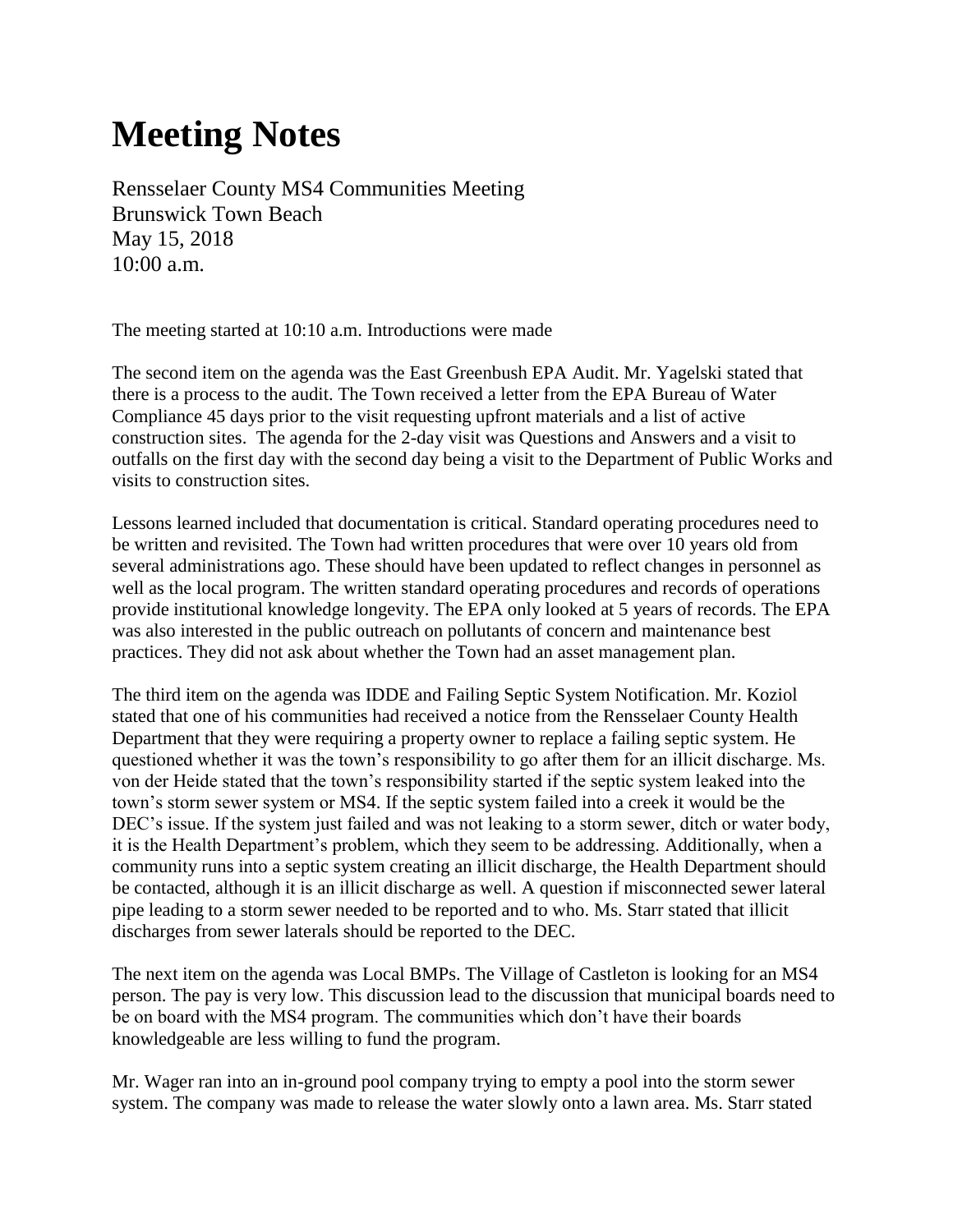that there was pool dewatering guidance that was released a few years ago including dechlorinating techniques.

A comment was made about a septic system failing into a forest without nearby water bodies. This should be referred to the County Health Department.

Mr. Barringer stated that he ran into clear cutting of forest behind the fire house. This was in preparation for a Boy Scout venture where they clear cut an acre and a half 25 feet from the Poesten Kill. He contacted Mary and required them to put up silt fences. They pulled out their equipment before Mary got there. The Poesten Kill is a Title 19 water and they didn't have a SWPP. The Fire District used Tom Sanford from the Rensselaer County Soil and Water Conservation District and Wayne Bonesteel to get their SWPPP. The site is a possible Native American site, which complicated things. The waste wood was supposed to be used for a bonfire – during the spring fire ban.

Mr. Barringer stated that the presentation from the previous meeting on the changes to the Part 360 regulations made him think about the several junkyards in the town. The town licenses the junkyards. He does not think that they have filed the necessary paperwork with DEC. The town needs feedback from DEC as to whether the junkyards are presently legal under state regulations.

Another community had a subdivision of over 5 acres from a while ago which went dormant when housing construction went flat. The developer filed an NOT at the time. Now construction is active again with a disturbance of 1 acre. No new SWPPP has been filed for the present construction. Ms. Starr stated that the builder or developer needs to file a new SWPPP.

Ms. Starr stated that the WQIP grant is out as part of the CFA. New this round – equipment is now allowed as well as mapping.

Household hazardous waste disposal was discussed as part of the audit. There is a DEC grant for hazardous waste. Communities can contract with a private hauler to remove hazardous waste.

The next meeting will be on July  $17<sup>th</sup>$  at 10 AM in the Poestenkill Town Hall. Mr. Gallerie volunteered the East Greenbush Town Park for the September meeting on September  $18<sup>th</sup>$ . The new pavilion will be ready at that time.